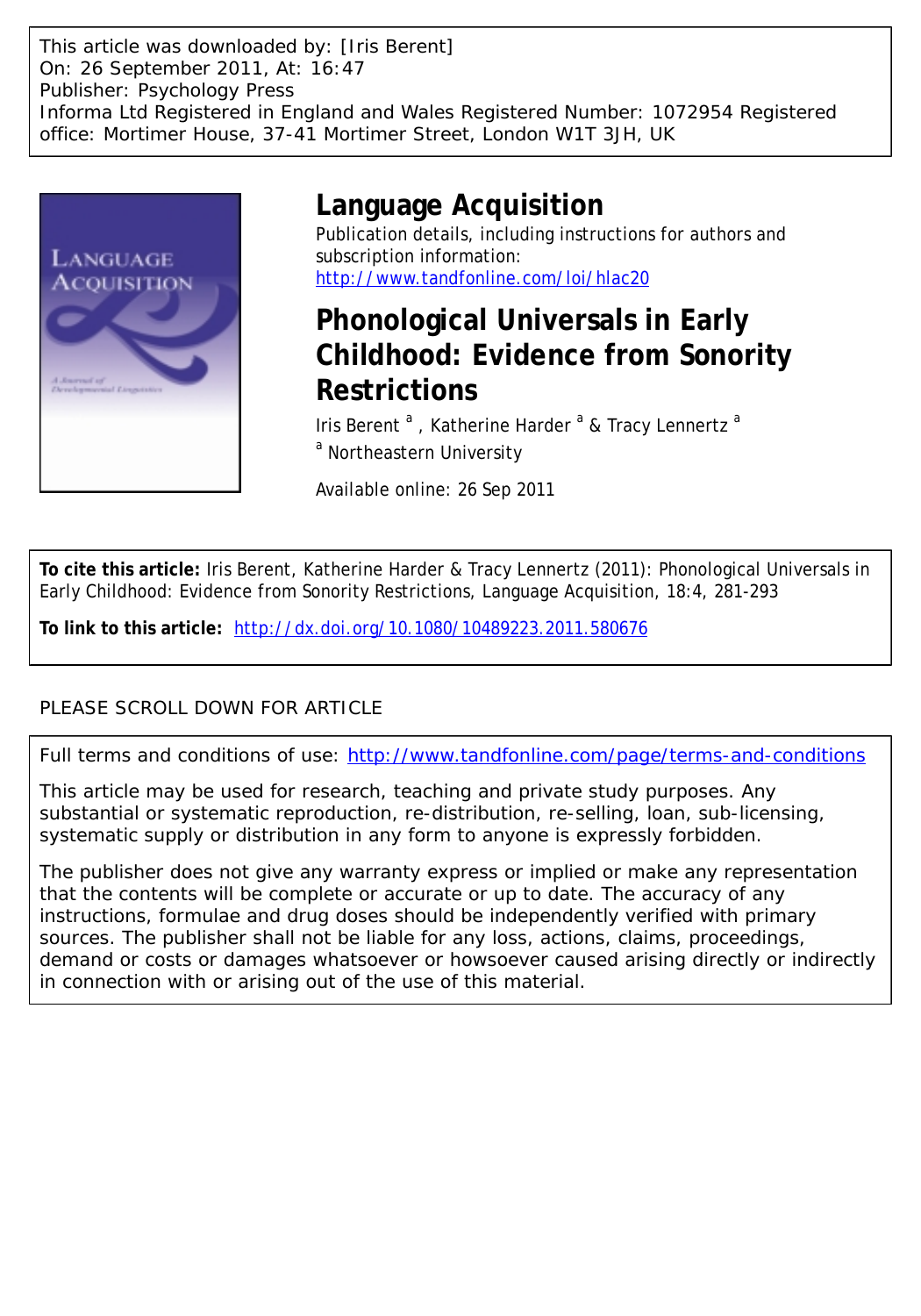# BRIEF ARTICLE

# Phonological Universals in Early Childhood: Evidence from Sonority Restrictions

Iris Berent, Katherine Harder, and Tracy Lennertz Northeastern University

Across languages, onsets with large sonority distances are preferred to those with smaller distances (e.g., bw>bd>lb; Greenberg 1978). Optimality Theory (Prince & Smolensky 2004) attributes such facts to grammatical restrictions that are universally active in all grammars. To test this hypothesis, here we examine whether children extend putatively universal sonority restrictions to onsets unattested in their language. Participants  $(M = 4;03)$  were presented with pairs of auditory words—either identical (e.g., *lbif* $\rightarrow$ *lbif*) or epenthetically related (e.g., *lbif* $\rightarrow$ *lebif*)—and asked to judge their identity. Results showed that, like adults, children's ability to detect epenthetic distortions was monotonically related to sonority distance  $(bw>b d>b l b)$ , and their performance was inexplicable by several statistical and phonetic factors. These findings suggest that sonority restrictions are active in early childhood, and their scope is broad.

A large body of research demonstrates the sensitivity of young children and adults to the soundpattern of novel linguistic forms that they have never heard before. Infants as young as nine months of age, for instance, favor syllables like *blif* over *lbif* despite no experience with either (e.g., Friederici & Wessels 1993). But while the productivity of language is widely recognized, its source is contentious. Some authors attribute linguistic generalizations to domain-general mechanisms, including statistical learning, articulatory, and auditory preferences (e.g., Blevins 2004; Bybee & McClelland 2005; MacNeilage 2008). Others, however, assert that productivity might be constrained, in part, by grammatical principles that are potentially specific to language (e.g., Jakobson 1968; Prince & Smolensky 1993/2004; de Lacy 2006a). In this view, all phonological grammars include a universal set of grammatical well-formedness restrictions called markedness constraints. Markedness constraints, for example, disfavor syllables such as

Correspondence should be sent to Iris Berent, Department of Psychology, Northeastern University, 125 Nightingale Hall, 360 Huntington Ave., Boston, MA 02115-5000. E-mail: i.berent@neu.edu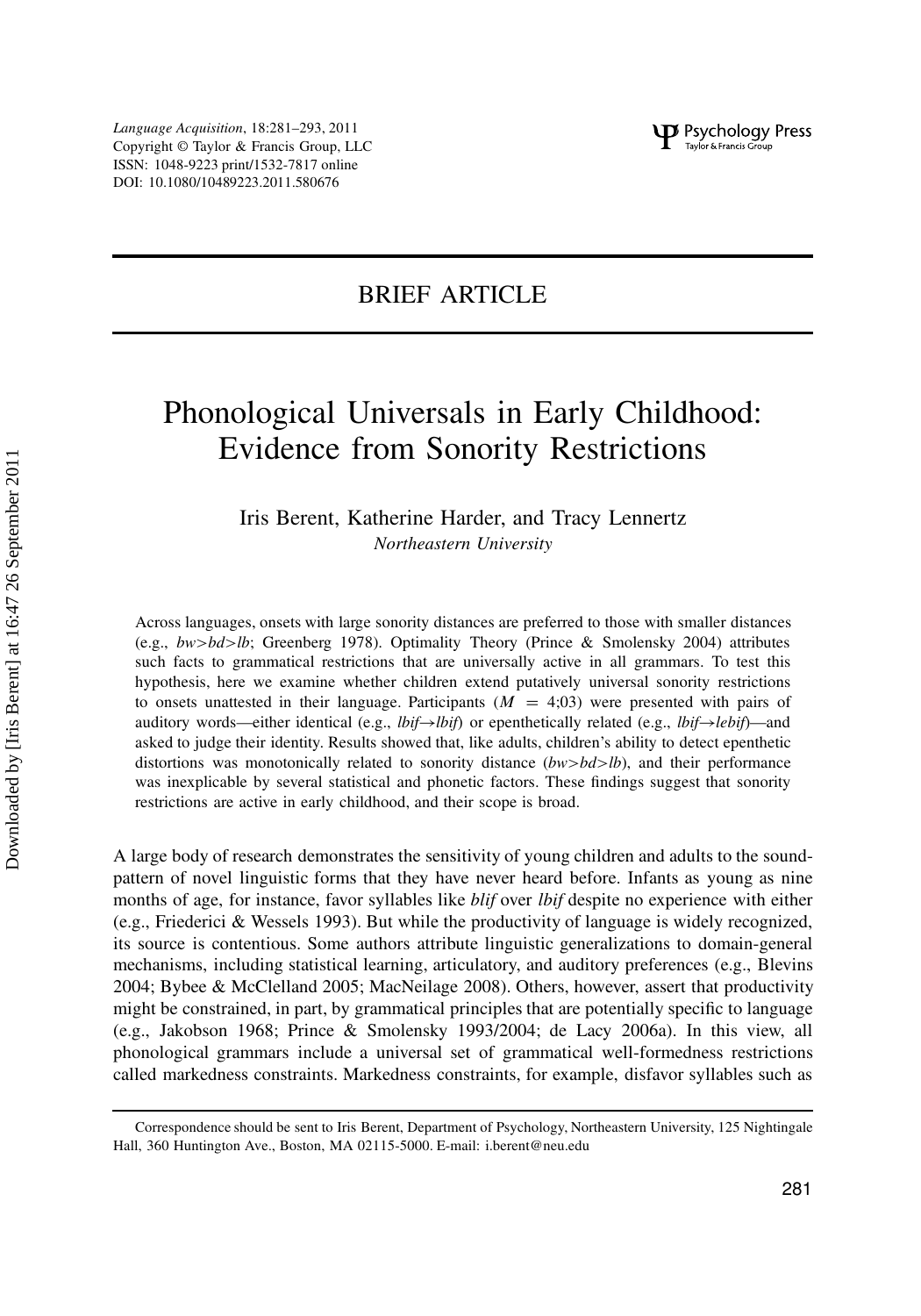lbif over blif. Because the variant lbif incurs a more severe violation of markedness constraints, grammars are less likely to admit this marked variant compared to its unmarked counterpart, blif. Consequently, marked structures are less likely to emerge in typology, they are disfavored as the output of active phonological alternations, and they are more difficult to master in language acquisition. And while marked syllables, such as *lbif*, are typically ones that are also harder to articulate and perceive on purely phonetic grounds, by hypothesis, grammatical markedness constraints are independently represented in the grammar, irreducible to their analog phonetic precursors (de Lacy 2006b). Moreover, markedness restrictions apply universally, irrespective of whether such sequences are present or absent in a learner's linguistic experience.

The hypothesis of universal phonological constraints has been supported by a growing body of experimental findings demonstrating adult speakers are sensitive to putative universal restrictions that are unattested in their linguistic experience (e.g., Moreton 2002, 2008; Davidson 2006; Wilson 2006). Far less is known, however, about the developmental trajectory of grammatical markedness. Although universality is sometimes equated with innateness, these two questions are logically distinct: universal grammatical restrictions could be either present at birth, or emerge only later in life, shaped by a confluence of genetic factors and universally available phonetic cues that might trigger the representation of markedness restrictions in all grammars (e.g., Hayes & Steriade 2004). Moreover, once represented in the grammar, the effect of markedness constraints will depend on their ranking relative to faithfulness constraints constraints that require grammatical outputs to be identical to the input. The English ban on syllables like *lbif*, for example, is due to the ranking of markedness constraints against *lbif* above relevant faithfulness restrictions, whereas its tolerance in Russian reflects the opposite ranking. Consequently, an input such as lbif will be faithfully represented by the Russian grammar, whereas in the English grammar, such outputs will typically emerge unfaithfully—they will be repaired as less-marked outputs, such as lebif, for example. Because such grammatical repair can selectively alter only one of the multiple representations available to the language learner (e.g., surface phonological form), leaving others (e.g., phonetic and auditory forms) intact (Berent et al. 2009), and because its application is probabilistic, grammatical repair does not fully obliterate the faithful representation of marked inputs even if markedness constraints are highly ranked in the initial state of all grammars (see Smolensky 1996; Jusczyk et al. 2002). Accordingly, given sufficient experience with such inputs, marked systems such as Russian will be eventually be learned, resulting in the demotion of markedness pressures relative to faithfulness constraints.

The critical role of experience in the ranking of markedness constraints, and possibly their phonetic triggering, raises the question of when in development does grammatical markedness manifest its effect. A handful of studies suggest that putatively universal markedness restrictions might be active in early development (e.g., Jusczyk et al. 2002; Bergelson & Idsardi 2009; studying 4.5- and 8-month-olds, respectively). Here, we further investigate their role in the grammar of 4-year-old children.

Our case study concerns the sonority restrictions on onset structure (e.g.,  $bl$  in block). Across languages, syllables that begin with a consonant are preferred to those beginning with a vowel, and simple onsets  $(e.g., ba)$  are preferred to complex ones  $(e.g., bla; P^2)$ & Smolensky 1993/2004). But within each onset type—simple or complex—certain onset consonants are systematically preferred to others. Simple onsets that begin with a stop are preferred to those beginning with a liquid (e.g.,  $ba > la$ ; Clements 1990; Prince & Smolensky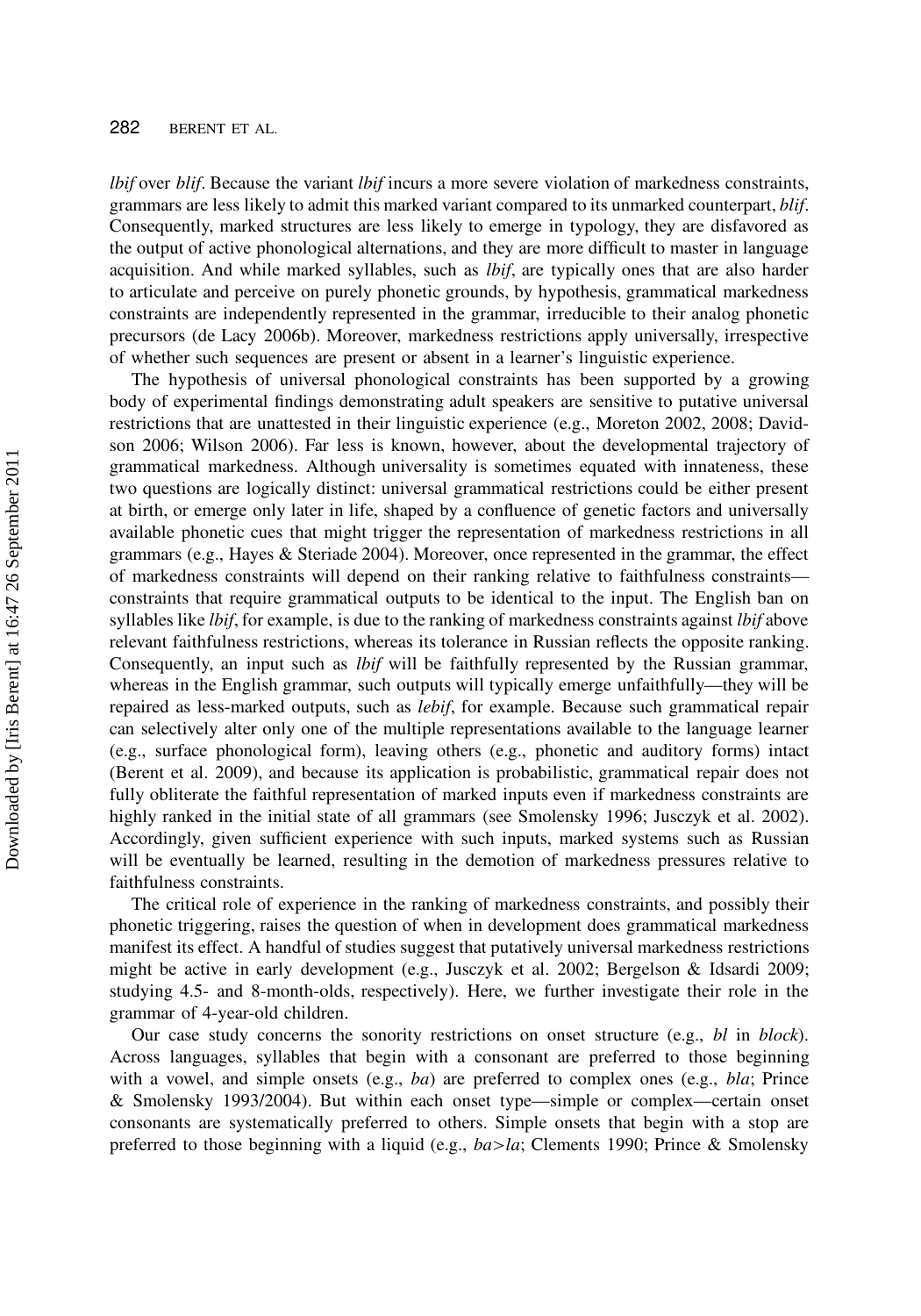1993/2004). Similarly, complex onsets comprised of stop-liquid combinations are preferred to those with liquid-stop sequences (e.g.,  $bl>lb$ ; Greenberg 1978).

Such preferences have been attributed to sonority—a scalar phonological property that correlates with the intensity of segments (e.g., Clements 1990; for phonetic analysis, see Parker 2008). Vowels are more sonorous than consonants, and among consonants, glides and liquids (e.g., y, w, l, r) are more sonorous than nasals (e.g., n, m), which, in turn, are more sonorous than obstruents (e.g., b,  $p$ ,  $f$ ). Sonority distinctions indeed capture the cross-linguistic preference for syllables like *blif* over *lbif: blif* manifests a large rise in sonority, whereas in *lbif*, the onset falls in sonority. Similarly, simple obstruent onsets  $(e.g., ba)$  manifest larger sonority rises compared to sonorant ones (e.g.,  $la$ ). Put generally, there is a preference for syllables to abruptly rise in sonority from the onset to the nucleus—the larger the rise, the less marked the syllable (e.g., Clements 1990; Smolensky 2006). Accordingly, simple onsets consisting of obstruent-vowel combinations are preferred to those with more sonorous consonants—nasals and liquids. And within complex onsets, onsets with large sonority distances are generally preferred to those with smaller distances. In particular, the large rise in *blif* is preferred to a smaller rise, in *bnif*; *bnif*, in turn, is preferred to the sonority plateau in *bdif*, and least preferable are syllables that fall in sonority, such as lbif.

Numerous studies are consistent with the possibility that early grammars encode sonority restrictions. Consider, for example, the pattern of onset simplification. It is well known that words including complex onsets (e.g., *please*) are reduced into simple ones in a manner that maximizes sonority distance (as [piz], rather than [liz]; e.g., Pater 1997; Ohala 1999; Barlow 2003; Pater & Barlow 2003; Gnanadesikan 2004; Barlow 2005; Yavas et al. 2008). But whether these patterns are indeed due to universal sonority restrictions is difficult to ascertain. First, the choice of the surviving segment is affected by numerous factors unrelated to sonority, both grammatical (e.g., manner of articulation and its syllabic role as a head vs. adjunct; e.g., Barlow 2001; Goad & Rose 2004) and extra-grammatical factors (e.g., phonetic factors; Demuth & McCullough 2009), and frequency (Levelt et al. 1999), whose contribution varies across children and ages. Moreover, because such reductions concern onsets that are all attested in the child's language, they do not allow one to determine whether the relevant knowledge (sonority-related or otherwise) concerns principles that are language particular or universal.

To test for the scope of sonority-universals in early grammars, one might examine whether they generalize to syllable structures that are unattested in the child's language. Two pioneering studies have addressed this question, but their results are not entirely clear. An early study by Pertz & Bever (1975) examined the responses of adolescents and 9- to 11-year-old Englishspeaking children to novel words including unattested clusters. These stimuli were presented in both printed and aural forms, and participants were instructed to sound them out and then "choose, on a simplicity criterion ('easier, more likely, or more usual'), which one of two words has the initial sound cluster used in more languages in the world" (153). Results showed that children were sensitive to two of the onset-contrasts examined in the study (i.e.,  $mb>mp$ ; and  $nd>ng$ ). In another study, Ohala (1999) observed that the sonority of unattested clusters affected their reduction by younger children (mean age = 2;07; e.g., bwa $\rightarrow$ ba; rather than wa).

Although these two studies suggest that children are sensitive to the structure of onsets that do not exist in their language, it is unclear whether this pattern is specifically related to sonority universals. In fact, the  $nd$ -ng distinction observed by Pertz & Bever (1975) cannot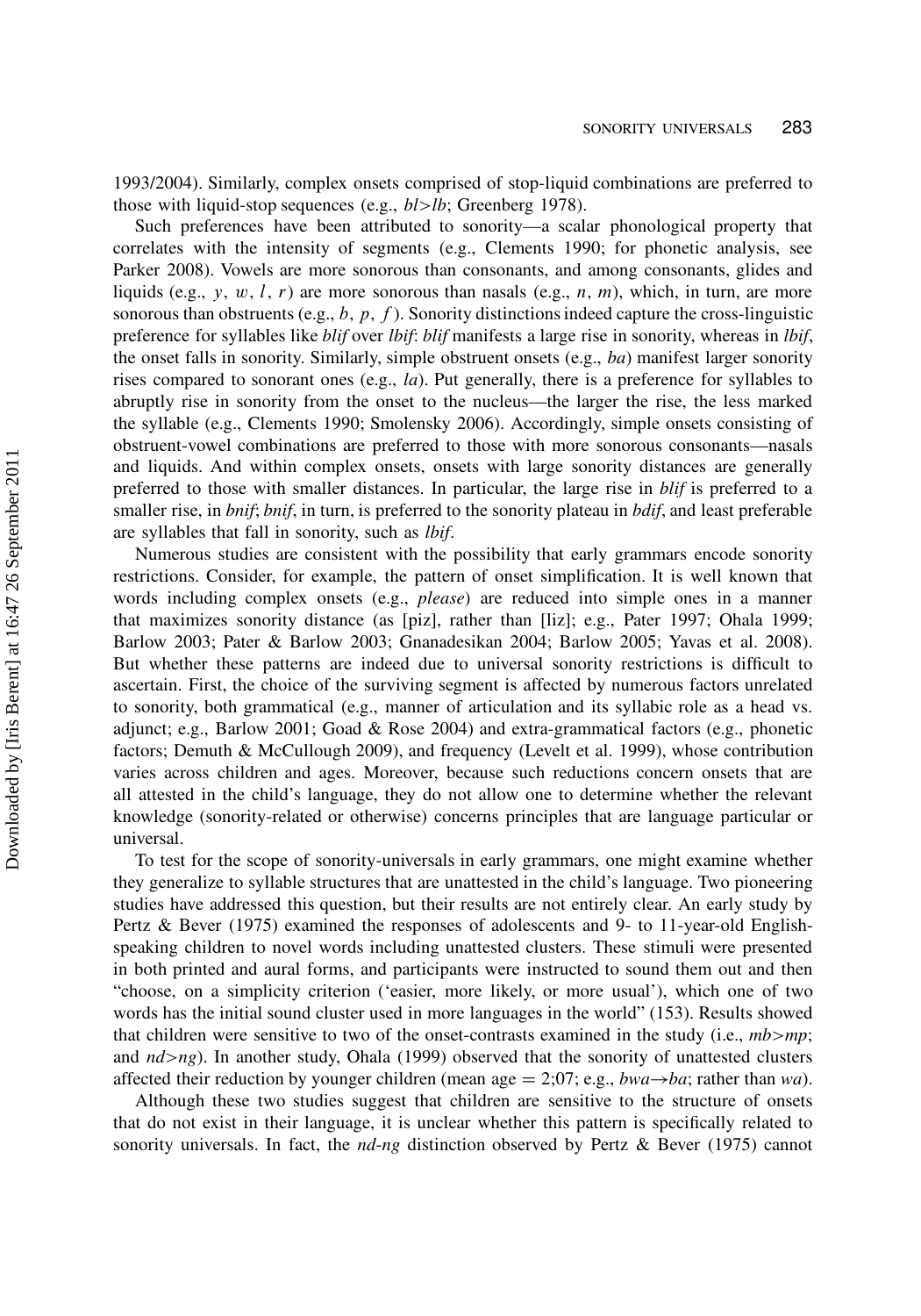possibly be related to sonority, as these onsets are matched for their sonority profile. Moreover, generalizations in both studies were limited in scope—Pertz & Bever's participants failed to differentiate four of the six tested contrasts, and children in Ohala's (1999) study extended sonority-related preferences only to clusters analogous to the ones attested in English. Finally, because these studies relied on articulatory tasks, one cannot rule out the possibility that performance was modulated by the articulatory demands of marked onsets, rather than their grammatical markedness per se.

In the present study, we address these concerns by gauging children's sensitivity to a broad range of onset clusters using a purely perceptual task. Our work builds on past research, demonstrating that adults experience difficulties in the discrimination of marked CCVC monosyllables from their disyllabic CəCVC counterparts—the worse-formed the onset, the harder the discrimination (Berent et al. 2007; Berent et al. 2008). Specifically, discrimination was less accurate and slower given onsets of falling sonority (e.g., *lbif-lebif*) compared to sonority plateaus (e.g., bdif-bedif), which, in turn, were harder to distinguish from unattested sonority rises (e.g., bwif-bewif). The observation of these findings among speakers of various languages, including Korean, a language that arguably lacks onset clusters altogether, rules out the possibility that the difficulty with marked onsets is due to lexical analogies (Berent et al. 2008). The generality of these misperceptions with respect to stimulus modality—for both aural and printed materials (Berent et al. 2009; Berent & Lennertz 2010)—further demonstrates that misperceptions are not due to the inability to register the surface phonetic form of marked clusters. Together, these findings suggest that epenthetic distortions have an abstract grammatical source: because highlymarked onsets (e.g., *lbif)* severely violate grammatical constraints on sonority sequencing, such clusters are unlikely to be faithfully computed by the grammar. Accordingly, they are systematically repaired as better-formed disyllables by schwa-epenthesis (e.g.,  $libi\rightarrow lebit$ )—a process that is widely active in loanword adaptation, for instance (e.g., Kenstowicz in press). Crucially, repairs are differentially affected by the sonority distance of onsets that are all unattested in participants' language, an observation suggesting that adult grammars universally represent the entire  $bn$ >ld>lb hierarchy irrespective of linguistic experience. To the extent such constraints are active in early development, we expect children to exhibit similar distortions in the identification of ill-formed onsets.

Our experiment examined this possibility using an identity-judgment task. Participants watched two characters engage in an imitation game: one character uttered a CCVC monosyllable with an unattested onset, either a better-formed onset (e.g., bwif) or a worse-formed counterpart (e.g., lbif). The second character attempted to imitate it, producing either precise imitations (e.g., *lbif* $\rightarrow$ *lbif*) or epenthetic distortions (e.g., *lbif* $\rightarrow$ *lebif*). The child's role was to determine whether the imitation was accurate. Our main prediction concerns the child's ability to detect such distortions: if the child's grammar represents the markedness of clusters along the sonority hierarchy, then children should be better able to discriminate among nonidentical items, including unmarked onsets, compared to ones with marked onsets.

To further assess the scope of these markedness distinctions, we varied the type of marked and unmarked structures across three counterbalanced lists presented to three groups of participants (see Table 1). In one group, marked onsets comprised the worst-formed onsets of falling sonority, whereas unmarked ones were best-formed onsets with sonority rises; in a second group, the same unmarked onsets of rising sonority were compared to the more marked sonority plateaus, whereas in a third group, sonority plateaus were compared to sonority falls—the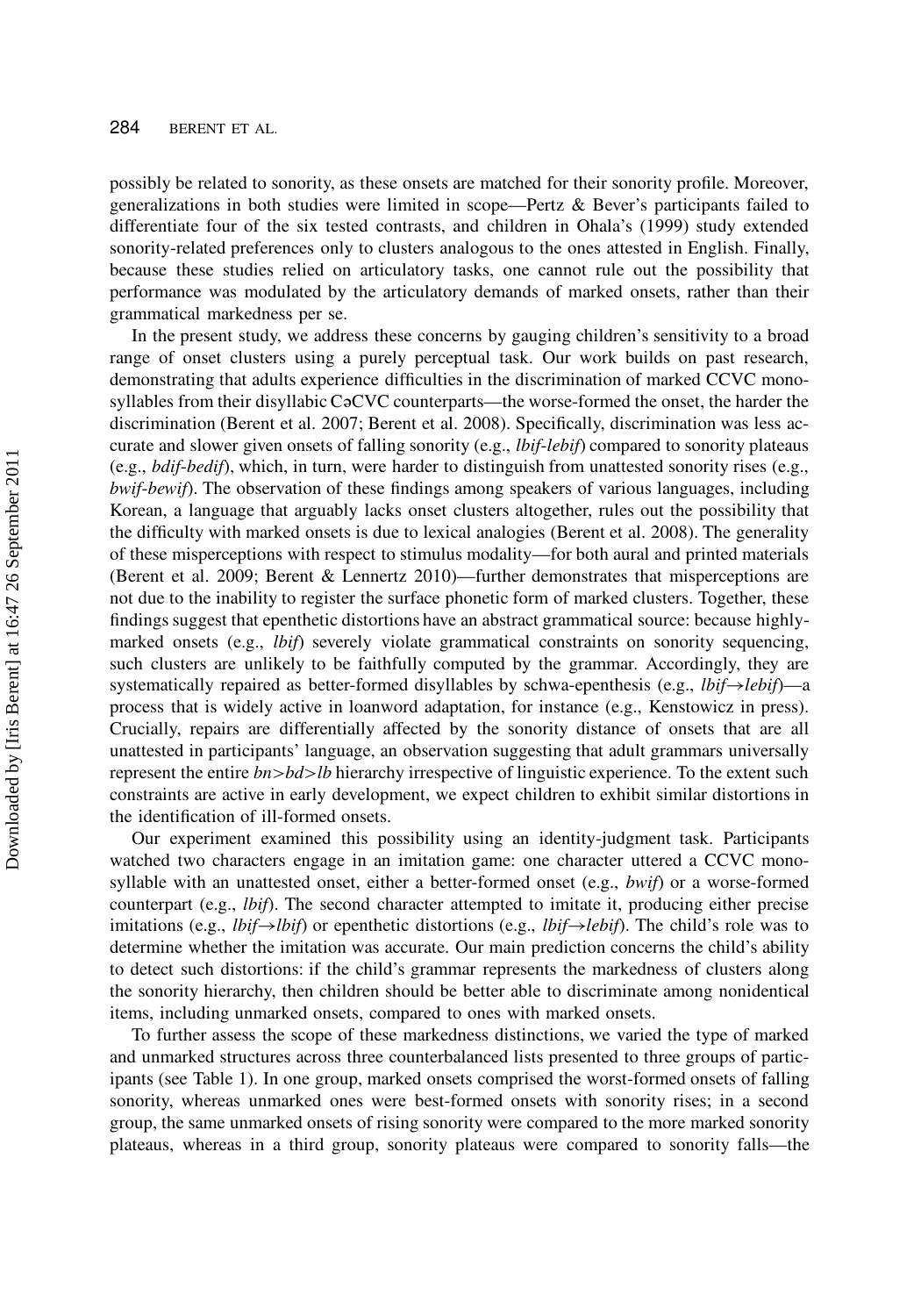|                                           | LADUITIU IIII DUSIUI                   |                                        |  |  |
|-------------------------------------------|----------------------------------------|----------------------------------------|--|--|
|                                           | Onset Type                             |                                        |  |  |
| Contrast                                  | Unmarked                               | Marked                                 |  |  |
| Rise-Fall<br>Rise-Plateau<br>Plateau-Fall | bwif-bewif<br>bwif-bewif<br>bdif-bedif | lbif-lebif<br>bdif-bedif<br>lbif-lebif |  |  |

TABLE 1 Experimental Design

most marked structure on the sonority hierarchy. Across groups, items were matched for their rhyme, and their onset structure was manipulated (e.g., bwif, bdif, lbif). If children are sensitive to the fine-grained distinctions along the universal sonority hierarchy, then performance with unmarked onsets with larger sonority distances should surpass performance with their marked counterparts in each of these three comparisons.

### 1. METHOD

#### 1.1. Participants

The results are based on data from 18 participants aged 3;03-5;07 ( $M = 4$ ; 04; SD = 0;10). Participants were enrolled in preschools in the Boca Raton, FL and Boston, MA areas.<sup>1</sup> Twentytwo additional participants were tested, but their data were excluded, 5 for failing to pass the practice to criterion, 2 for distraction, 9 for opting out, 5 for giving the same response across all trials, and 1 due to an experimental error.

### 1.2. Materials

The materials consisted of audiovisual displays. Each such display featured two characters uttering two auditory stimuli in succession. The auditory stimuli were 48  $C_1C_2VC_3$  monosyllables (see Appendix A) and their  $C_1 \circ C_2 \vee C_3$  disyllabic counterparts, sampled from items used in past research with adult speakers (Berent et al. 2007). Monosyllables had an onset cluster that is unattested in English—either a sonority rise, a sonority plateau, or a fall in sonority (e.g., bwif, bdif, lbif). There were 16 such triplets, matched for their rhyme and varied with respect to the structure of their onsets.

These monosyllable triplets were next divided into three lists. Each such list included two types of monosyllables that contrasted on the markedness of their sonority profile, along with their disyllabic counterparts. In list 1, monosyllables consisted of sonority rises and falls; in list 2 there were sonority rises and plateaus; and in list 3 there were sonority plateaus and falls. Within each list, the items were arranged in pairs; half identical (e.g., *lbif-lbif; lebif-lebif*) and

<sup>&</sup>lt;sup>1</sup>Information on second-language experience was available for 12 of the 18 participants. Nine participants spoke exclusively English at home, and the remaining 3 were all exposed to languages whose onset structure is either comparable to or less marked than English (i.e., Spanish, German).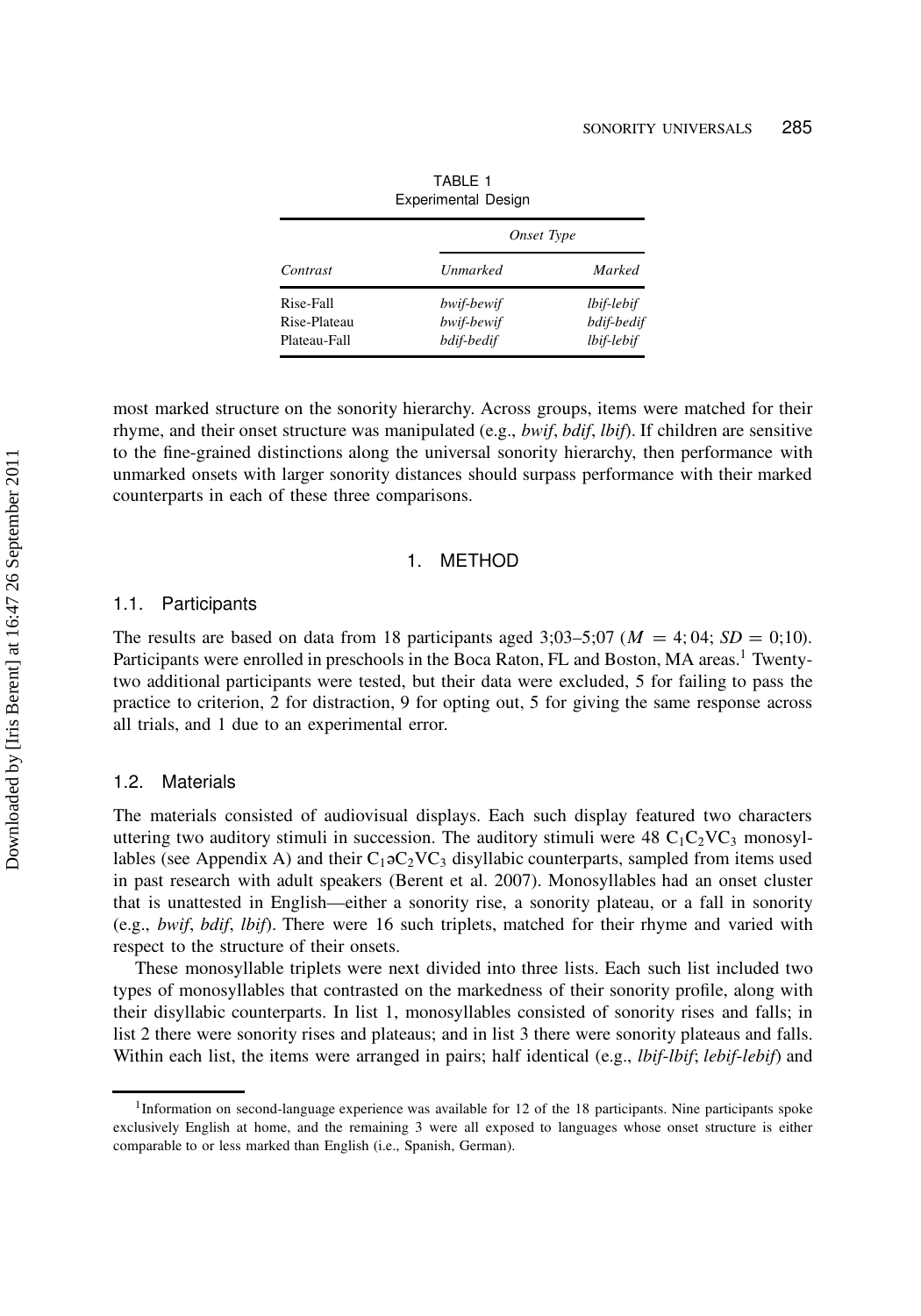half nonidentical (e.g., *lbif-lebif, lebif-lbif*, with order counterbalanced). Each list was balanced for the 2 onset type  $\times$  2 identity  $\times$  2 order combinations. To assure that any single participant experienced each item with either the identity or nonidentity condition (but not both), we further divided each of the three major lists into two sublists (balanced for the onset type  $\times$ identity  $\times$  order variables), resulting in a total of six sublists. In three of those sublists, identity trials corresponded to the odd-numbered trios in Appendix A, whereas nonidentity items corresponded to the even-numbered items (these three sublists are provided in Appendix B). In the remaining three sublists, even-numbered items were presented in the identity condition, and odd-numbered items were assigned to the nonidentity condition. Each of the six sublists was presented to three participants, and the order of the trials was randomized. The materials were delivered aurally, using a recording of a native Russian-speaking female (because Russian allows all three types of clusters, they could be produced naturally by the talker).

These auditory materials were presented to participants as part of an imitation game. Each trial featured images of two characters—one character uttered an auditory word and the second attempted to imitate it. The characters were two baby apes—a chimpanzee and a gorilla (Kiki and Koko)—matched for size and overall appearance and balanced for order of presentation across conditions.

To familiarize participants with the task, we also presented them with a brief practice session. The practice consisted of four pairs of items that did not appear in the experiment (half were identical, half were nonidentical). All displays were presented in PowerPoint using "slide show" mode, and auditory files were delivered using Altec Lansing Multimedia ACS5 computer speakers.

### 1.3. Procedure

Children were tested individually in a quiet area of their preschool. Each session began by obtaining the child's assent to participate in the "computer game." Children were next introduced to Kiki and Koko. The child was told that "Kiki and Koko are trying to copy what each other are saying," but "sometimes they don't say exactly what the other one had said" because "they are only little monkeys," "they are just learning English," and "they still can't speak very well." The experimenter next asked the child to help the apes by telling them whether "they are copying each other exactly."

Each child was given a practice session, repeated until the child had attained the minimum performance criterion,<sup>2</sup> or a total of three times. Once the child had reached the criterion, (s)he proceeded to the experimental session. All children received a sticker as a reward for taking part in the experiment.

Each trial began with a message indicating the trial number. Once the child looked at the screen, the experimenter activated the trial, triggering the appearance of one character and the presentation of an auditory stimulus. After a 1-second delay, the second character appeared

<sup>&</sup>lt;sup>2</sup>The minimum criterion in the rise-fall comparison was set to 50%, as all practice items were unattested. It soon became evident that some of the children did not understand the task because of the use of nonwords, and for this reason, subsequent testing of the rise-plateau and plateau-fall comparisons replaced two of the practice trials with existing words (e.g., *please-police; blow-below*) and elevated the cutoff criterion to 75% correct (across the four trials).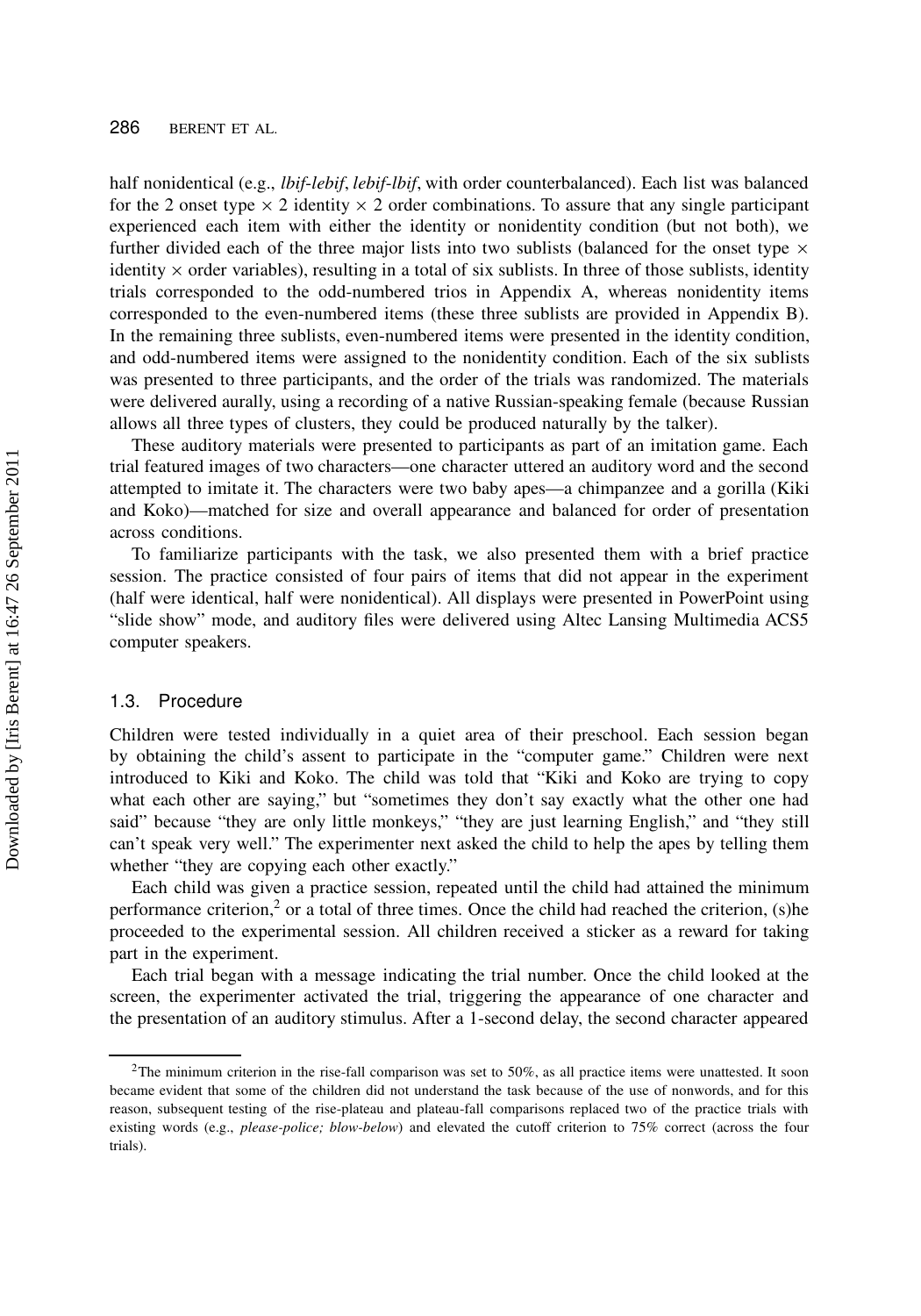| Mean        | Mean                 | Multi-Level Logit Analysis |         |      |
|-------------|----------------------|----------------------------|---------|------|
| (% Correct) | (% Correct)          | В                          | z       | p <  |
| 38.67       | 20.83                | $-.98$                     | $-4.43$ | .001 |
|             |                      |                            |         |      |
| 53.75       | 25.00                | $-1.33$                    | $-4.12$ | .001 |
| 54.17       | 35.42                | $-.82$                     | $-2.72$ | .01  |
| 8.33        | 2.08                 | $-1.84$                    | $-1.97$ | .05  |
|             | <b>Better-Formed</b> | Worse-Formed               |         |      |

TABLE 2 Response Accuracy to Nonidentical Trials

and uttered another auditory stimulus—either identical to the first or epenthetically related. The child was asked to determine whether the imitation was accurate, and her response was coded. On rare occasions in which a child attempted to articulate the words overtly, the experimenter gently discouraged her from doing so. After each trial, the experimenter praised the child for her effort (e.g., "good job"), but provided no feedback on accuracy.

# 2. RESULTS

Children were quite accurate in their responses to identical pairs ( $M = 90\%$ ), a result that is only expected given that such pairs consisted of identical tokens whose relationship could be easily discerned by attending to their acoustic properties. Our main interest concerns response to nonidentical trials—trials pairing monosyllables with their epenthetic counterparts (e.g., lbif-lebif).

Table 2 depicts response accuracy as a function of the markedness of the monosyllabic counterpart. An inspection of the means suggests that children experienced greater difficulty detecting epenthetic distortions of marked onsets compared to distortions of their unmarked counterparts. This conclusion is confirmed by a 2 (marked-unmarked)  $\times$  3 contrast type (rise-fall/rise-plateau/plateau-fall) logit analysis. The overall effect of markedness was highly significant (see Table 2), and it was not further modulated by the type of contrast (for the interaction,  $\beta = .289$ ,  $z = 1.01$ ,  $p > .30$ .<sup>3</sup>

Additional analyses demonstrated the difficulty with marked onsets obtained for each of the three contrasts of interest. Specifically, epenthetic distortions were detected significantly more accurately for pairs including sonority rises (e.g., bwif-bewif) compared to pairs including either sonority falls (e.g., *lbif-lebif*) or plateaus (e.g., *bdif-bedif*). Moreover, onset structure modulated response even in the most marked comparison-for sonority plateaus (e.g., bdif-bedif) vs. falls (e.g., lbif-lebif). Although, as expected, performance in this condition was poor, accuracy was

<sup>&</sup>lt;sup>3</sup>In view of the large variability in participants' age, we gauged the effect of age by performing a median split. An inspection of the means suggested that performance was similar for younger ( $M = 3;10$ ) and older  $(M = 4;10)$  participants. Marked onsets yielded more accurate responses compared to less marked ones for both younger ( $M = 35.69\%$ ,  $M = 20.83\%$ , for unmarked and marked onsets, respectively) and older children  $(M = 42.36\%, M = 21.92\%,$  for unmarked and marked onsets, respectively).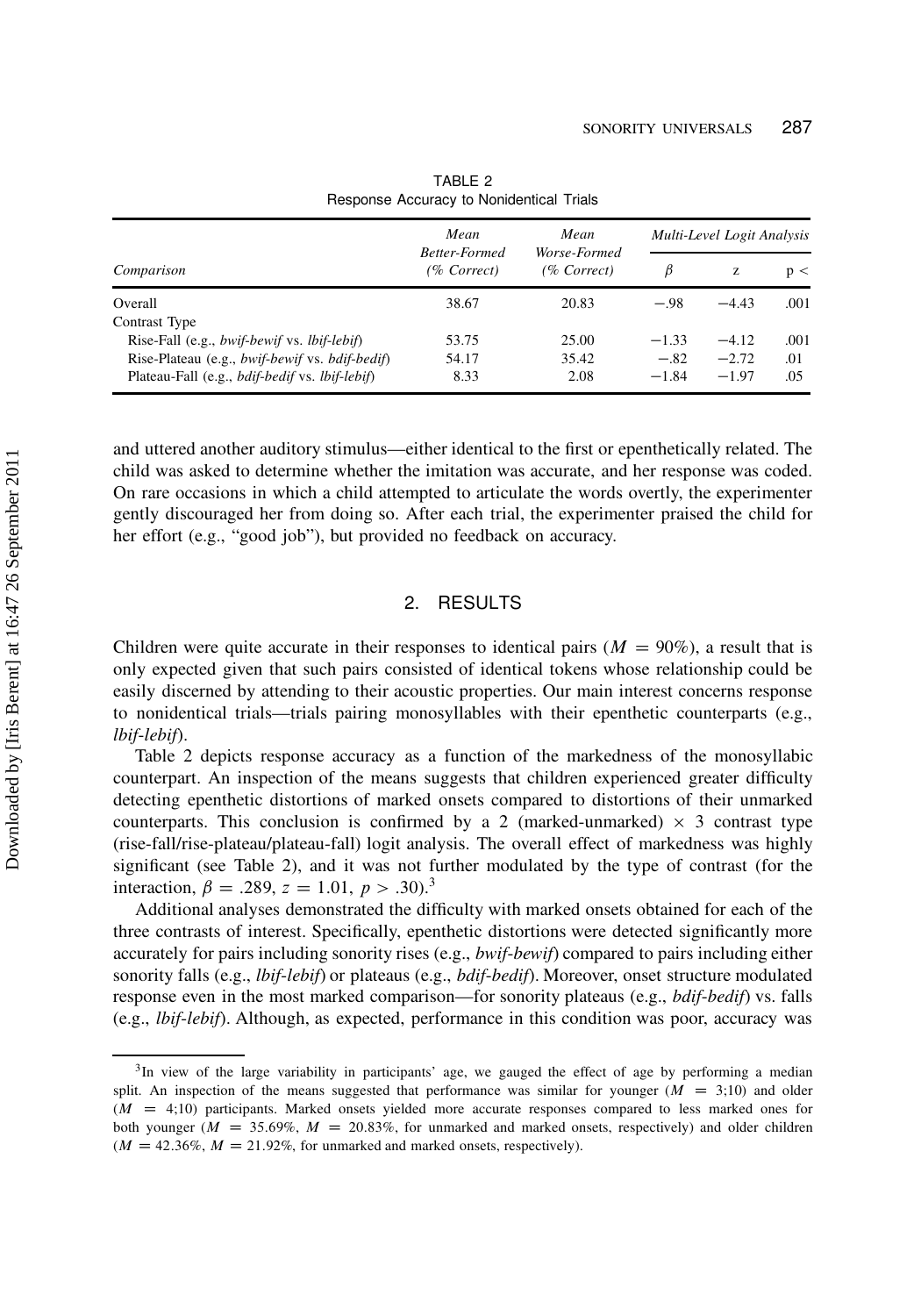significantly higher with sonority plateaus compared to falls. Thus, children were sensitive to the sonority distance of a wide range of onsets that are all unattested in their language, and their performance converged with the behavior of adults and mirrored the distribution of these clusters across languages.

### 3. DISCUSSION

Our experiment examined whether 4-year-old children are sensitive to putatively universal grammatical restrictions on onset structure. We gauged the effect of markedness from children's ability to detect epenthetic distortions. Past research with adults suggests that marked onsets undergo epenthetic repair (e.g.,  $lbit\rightarrow$ lebif)—the greater the markedness, the more likely the repair (Berent et al. 2007; Berent et al. 2008; Berent et al. 2009). For this reason, adults tend to misidentify marked onsets as identical to their epenthetic counterparts. The present results demonstrate similar misidentifications among 4-year-olds. Overall, children were less likely to detect distortions of marked onsets compared to distortions of their less marked counterparts, and this effect obtained for each of the three contrasts under investigation. Specifically, sonority falls (e.g., *lbif)* were more likely to be distorted than plateaus (e.g., *bdif)* or rises (e.g., *bwif)*, and plateaus (e.g., *bdif*), in turn, were more likely to be distorted relative to rises (e.g., *bwif*).<sup>4</sup>

Why do children misidentify ill-formed onsets with small sonority distances? One possibility is that misidentification is a grammatical reflex triggered by the markedness of such clusters. Because marked onsets severely violate sonority restrictions, they will be less likely to be faithfully represented by the grammar, and consequently, they will be systematically recoded as better-formed structures that separate the marked onset consonants by an epenthetic schwa  $(e.g., Ibif \rightarrow lebif).$ 

Misidentification, however, could also occur due to a host of non-grammatical pressures that correlate with sonority profile. One possibility is that children fail to identify marked onsets because their statistical properties differ from those of onsets attested in English—more so than the less marked onsets. Another explanation attributes the misidentification of ill-formed onsets to their phonetic properties. In this view, children misidentify marked monosyllables as disyllables because the acoustic properties of these items resemble typical disyllables.

We examined these explanations through several analyses of the statistical and phonetic properties of these materials. We first evaluated the possibility that misidentification reflects greater unfamiliarity with marked onsets. To this end, we calculated several statistical properties of the items in adult English, including their segment probability, biphone probability, the number of neighbors, and neighbor frequency (for explanation, see Berent et al. 2007). We

<sup>&</sup>lt;sup>4</sup>Interestingly, the identification of any given onset type was modulated by its experimental context. Sonority falls, for example, yielded higher accuracy when they were mixed with sonority rises ( $M = 25.00\%$ ) relative to their mixing with sonority plateaus ( $M = 2.08\%$ ). Similarly, sonority plateaus were more readily discriminated from their disyllabic counterparts in the context of sonority rises ( $M = 35.42\%$ ) compared to sonority falls ( $M = 8.33\%$ ). These findings suggest that discrimination accuracy was determined not only by the absolute markedness of the cluster but also by its markedness relative to the other structures presented in the experimental list. As the overall markedness of the list increased, misidentification was more prevalent, and consequently, children were more likely to treat monosyllables as identical to their epenthetic counterparts. The effect of relative markedness presents a special case of list-context effects, which have been amply documented in the psycholinguistic literature (e.g., Stone & Van Orden 1993).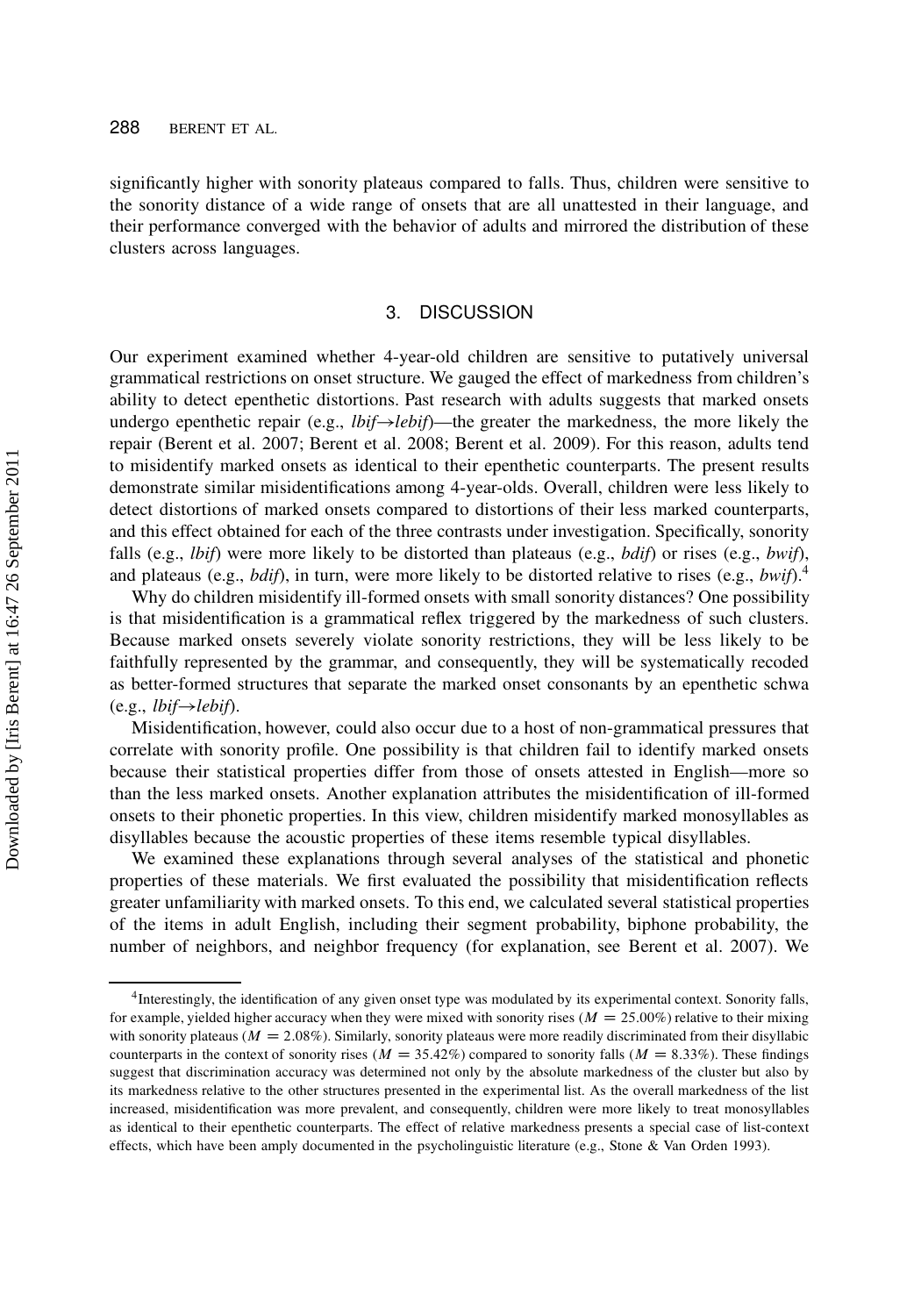| Last Predictor                       | Predictor Forced in<br>Previous Steps | $R_{change}^2$ | $F_{change}$ | df    | p <     |
|--------------------------------------|---------------------------------------|----------------|--------------|-------|---------|
| a. Statistical Properties            | <b>Markedness</b>                     | .063           | 1.83         | 4.89  | $.13\,$ |
| b. Phonetic Properties-Monosyllables | Markedness                            | .083           | 2.125        | 2.44  | .14     |
| c. Phonetic Properties-Disyllables   | Markedness                            | .025           | 2.82         | 1, 92 | .10     |
| d. Markedness                        | <b>Statistical Properties</b>         | .05            | 5.80         | 1.89  | .02     |
| e. Markedness                        | Phonetic Properties (monosyllables)   | .07            | 3.63         | 1.44  | .07     |
| f. Markedness                        | Phonetic Properties (disyllables)     | .057           | 6.49         | 1, 92 | $.02\,$ |
|                                      |                                       |                |              |       |         |

| Step-Wise Linear Regression Analyses Examining the Contribution of Statistical Properties    |
|----------------------------------------------------------------------------------------------|
| (Number of Neighbors, Neighbor Frequency, Segment Frequency, and Biphone Probability) and    |
| Phonetic Properties (Burst Duration and Intensity) on the Misidentification of Marked Onsets |

TABLE 3

also considered the possibility that performance might be sensitive to the homorganicity of the onset consonants (i.e., whether they share the same place of articulation—a factor known to affect the performance of both children (Pertz & Bever 1975; Kirk 2008) and adults (e.g., Hallé et al. 1998). We next evaluated the contribution of these factors by means of a step-wise linear regression. We first forced into the model the homorganicity and markedness predictors, whereas statistical properties were entered together as the third and last predictor. To evaluate whether statistical properties can subsume the effect of markedness, we reversed the order of the last two predictors and forced markedness in the last step. The results (see Table 3, a vs. d) showed no evidence that statistical properties affect misidentification. Moreover, markedness accounted for a unique 5% of the variance even when the contribution of statistical properties and homorganicity was controlled.

We next examined the possibility that children misidentify marked onsets because the phonetic properties of such monosyllables resemble the acoustic properties of typical disyllables. Past research has suggested that adult speakers sometimes misinterpret the release burst associated with stop consonants as a cue for a schwa (Kang 2003; Iverson & Lee 2006). This factor could potentially confound the evaluation of markedness with our stopinitial onsets—for sonority rises and plateaus. If marked onsets of level sonority have a more prominent burst release than less marked clusters with sonority rises, then the burst might lead children to more frequently misidentify sonority plateaus as disyllabic. Identification accuracy in our experiment was indeed negatively and reliably correlated with both the duration of the release burst ( $r = -.35$ ,  $p < .003$ ) and its intensity ( $r = -.45$ ,  $p < .001$ ). Closer scrutiny, however, revealed that these correlations were largely due to a small number of items with homorganic onset consonants (e.g., bwif, dlif). When these items were removed, the correlation was greatly attenuated ( $r = -.155$ ;  $r = -.265$ ; for burst duration and intensity, respectively).<sup>5</sup> Moreover, step-wise linear regression analyses demonstrated that phonetic properties did not reliably account for any unique variance in identification accuracy, whereas the unique effect

<sup>&</sup>lt;sup>5</sup>The duration of the burst for sonority rise items was  $M = 10.57$  ms (range: 5.22–17.05 ms); for sonority plateaus, it was  $M = 10.32$  ms (range: 3.86–27.58 ms). In the non-homorganic items, burst duration for items of rising and level sonority, respectively, were  $M = 13.69$  ms (range: 8–17.5 ms);  $M = 10.32$  ms (range: 3.86–27.58 ms).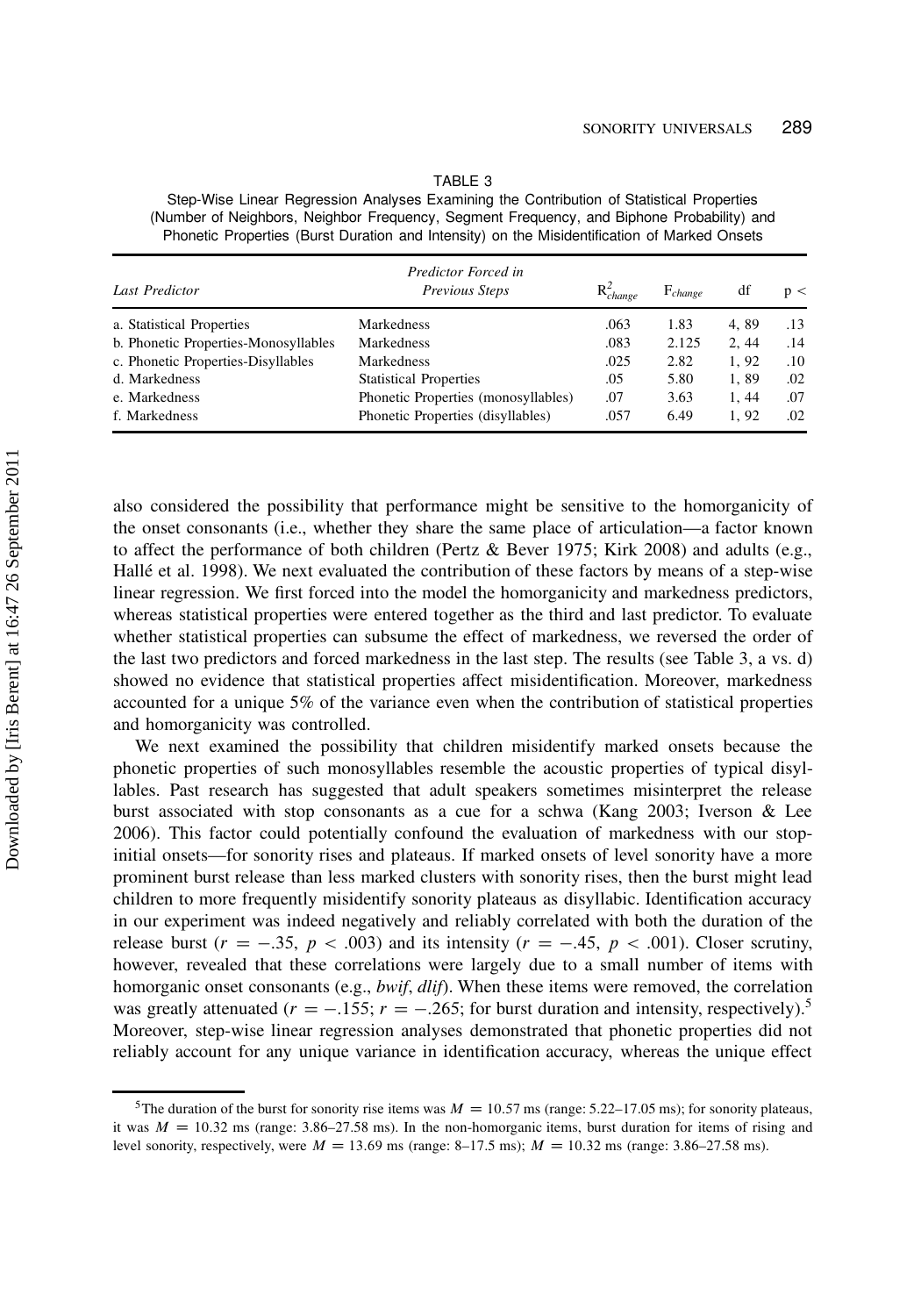of markedness was marginally significant even when phonetic properties were statistically controlled (see Table 3, b vs. c).

Another possibility is that the misidentification of marked onsets with their disyllabic counterparts is caused by the phonetic properties of the disyllables. For example, if the disyllabic counterparts of highly marked onsets had a shorter pre-tonic schwa, then such items might be more readily confusable with their respective monosyllables. However, an inspection of the materials suggests that the disyllabic counterparts of marked onsets did not invariably manifest longer schwas—sonority plateaus, for instance, had, on average, a shorter schwa than the better-formed rises (the means for sonority rises, plateaus, and falls were  $M = 76$  ms,  $M = 66$  ms,  $M = 86$  ms, respectively), and the duration of the schwa did not correlate with overall response accuracy ( $r = -.109$ ,  $p < .15$ , one-tailed). Indeed, step-wise linear regression analyses demonstrated that schwa duration did not reliably account for any unique variance in identification accuracy, whereas the effect of markedness remained reliable as the last predictor, after controlling for schwa duration and homorganicity, in the previous step (see Table 3, c vs. f).

Taken as a whole, our results suggest that marked onsets tend to be misidentified, and that misidentifications are inexplicable by numerous phonetic and statistical factors. Our analyses obviously do not exhaust the full range of non-grammatical explanations for the findings statistical or phonetic. Moreover, the linguistic knowledge of 4-year-old children cannot address the initial state of the language system. Such caveats notwithstanding, the results obtained from our present perceptual task nonetheless agree with many previous studies (e.g., Pater 1997; Ohala 1999; Pater & Barlow 2003; Gnanadesikan 2004; Barlow 2005; Yavas et al. 2008), demonstrating that the production of onsets in early stages of acquisition mirrors sonority restrictions. The detection of sonority effects across modalities, in both production and perception, is consistent with an abstract grammatical source that bans onsets with small sonority distances. Crucially, such constraints generalize to onsets that are unattested in the child's language. These findings suggest that grammatical constraints on sonority are active in early childhood, and the scope of such knowledge is quite broad.

# ACKNOWLEDGMENTS

This research was supported by NIDCD grant DC003277 to Iris Berent.

## **REFERENCES**

- Barlow, Jessica A. 2001. The structure of /s/-sequences: Evidence from a disordered system. Journal of Child Language 28. 291–324.
- Barlow, Jessica A. 2003. Asymmetries in the acquisition of consonant clusters in Spanish. The Canadian Journal of Linguistics 48. 179–210.

Barlow, Jessica A. 2005. Sonority effects in the production of consonant clusters by Spanish-speaking children. In David Eddington (ed.), Selected proceedings of the 6th Conference on the Acquisition of Spanish and Portuguese as First and Second Languages, 1–14. Somerville, MA: Cascadilla Proceedings Project.

Berent, Iris & Tracy Lennertz. 2010. Universal constraints on the sound structure of language: Phonological or acoustic? Journal of Experimental Psychology: Human Perception & Performance 36. 212–223.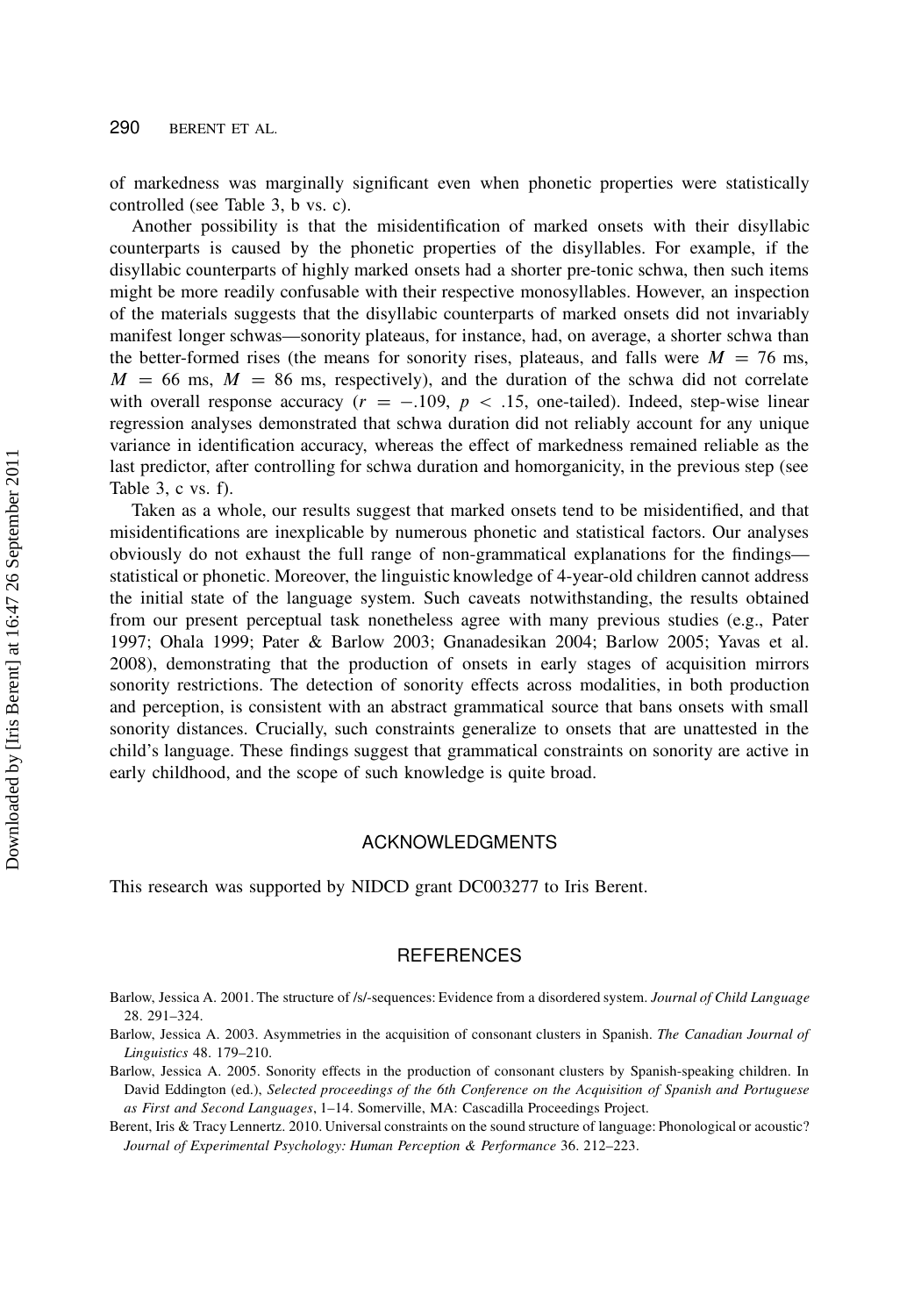- Berent, Iris, Tracy Lennertz, Jongho Jun, Miguel A. Moreno & Paul Smolensky. 2008. Language universals in human brains. Proceedings of the National Academy of Sciences 105. 5321–5325.
- Berent, Iris, Tracy Lennertz, Paul Smolensky & Vered Vaknin-Nusbaum. 2009. Listeners' knowledge of phonological universals: Evidence from nasal clusters. Phonology 26. 75–108.
- Berent, Iris, Donca Steriade, Tracy Lennertz & Vered Vaknin. 2007. What we know about what we have never heard: Evidence from perceptual illusions. Cognition 104. 591–630.
- Bergelson, Elika & William Idsardi. 2009. Structural biases in phonology: Infant and adult evidence in artificial language learning. In Jane Chandlee, Michelle Franchini, Sandy Lord & Gudrun-Marion Rheinerx (eds.), Proceedings of the 33rd annual Boston University Conference on Language Development [BUCLD 33], 85–96. Somerville, MA: Cascadilla Press.
- Blevins, Juliette. 2004. Evolutionary phonology. Cambridge: Cambridge University Press.
- Bybee, Joan & James L. McClelland. 2005. Alternatives to the combinatorial paradigm of linguistic theory based on domain general principles of human cognition. Linguistic Review 22. 381–410.
- Clements, George N. 1990. The role of the sonority cycle in core syllabification. In John Kingston & Mary Beckman (eds.) Papers in laboratory phonology I: Between the grammar and physics of speech, 282–333. Cambridge: Cambridge University Press.
- Davidson, Lisa. 2006. Phonotactics and articulatory coordination interact in phonology: Evidence from nonnative production. Cognitive Science 30. 837–862.
- de Lacy, Paul. 2006a. Markedness: Reduction and preservation in phonology. Cambridge: Cambridge University Press.
- de Lacy, Paul. 2006b. Transmissibility and the role of the phonological component. Theoretical Linguistics 32. 185–196.
- Demuth, Katherine & Elizabeth McCullough. 2009. The longitudinal development of clusters in French. Journal of Child Language 36. 425–448.
- Friederici, Angela D. & Jeanine M. Wessels. 1993. Phonotactic knowledge of word boundaries and its use in infant speech perception. Perception and Psychophysics 54. 287–295.
- Gnanadesikan, Amalia. 2004. Markedness and faithfulness constraints in child phonology. In René Kager, Joe Pater & Wim Zonneveld (eds.), Constraints in phonological acquisition, 73-108. Cambridge: Cambridge University Press.
- Goad, Heather & Yvan Rose. 2004. Input elaboration, head faithfulness, and evidence for representation in the acquisition of left-edge clusters in West Germanic. In René Kager, Joe Pater & Wim Zonneveld (eds.), Constraints in phonological acquisition, 109–157. Cambridge: Cambridge University Press.
- Greenberg, Joseph H. 1978. Some generalizations concerning initial and final consonant clusters. In Joseph H. Greenberg, Charles A. Ferguson & Edith A. Moravcsik (eds.), Universals of human language. Vol. 2: Phonology, 243–279. Stanford, CA: Stanford University Press.
- Hallé, Pierre A., Juan Segui, Uli Frauenfelder & Christine Meunier. 1998. The processing of illegal consonant clusters: A case of perceptual assimilation? Journal of Experimental Psychology: Human Perception and Performance 24. 592–608.
- Hayes, Bruce & Donca Steriade. 2004. A review of perceptual cues and cue robustness. In Bruce Hayes, Robert Martin Kirchner & Donca Steriade (eds.), Phonetically based phonology, 1–33. Cambridge: Cambridge University Press.
- Iverson, Gregory K. & Ahrong Lee. 2006. Perception of contrast in Korean loanword adaptation. Korean Linguistics 13. 49–87.
- Jakobson, Roman. 1968. Child language aphasia and phonological universals. The Hague: Mouton.
- Jusczyk, Peter W., Paul Smolensky & Theresa Allocco. 2002. How English-learning infants respond to markedness and faithfulness constraints. Language Acquisition 10. 31–73.
- Kang, Yoonjung. 2003. Perceptual similarity in loanword adaptation: English postvocalic word-final stops in Korean. Phonology 20. 219–273.
- Kenstowicz, Michael. In press. The phonetics and phonology of Korean loanword adaptation. In Sang-Jik Rhee (ed.), Proceedings of First European Conference on Korean Linguistics. Leiden, Germany.
- Kirk, Cecilia. 2008. Substitution errors in the production of word-initial and word-final consonant clusters. Journal of Speech, Language & Hearing Research 51. 35–48.
- Levelt, Clara C., Niels O. Schiller & Willem J. Levelt. 1999. The acquisition of syllable types. Language Acquisition 8. 237–264.
- MacNeilage, Peter F. 2008. The origin of speech. Oxford: Oxford University Press.
- Moreton, Elliott. 2002. Structural constraints in the perception of English stop-sonorant clusters. Cognition 84. 55–71. Moreton, Elliott. 2008. Analytic bias and phonological typology. Phonology 25. 83–127.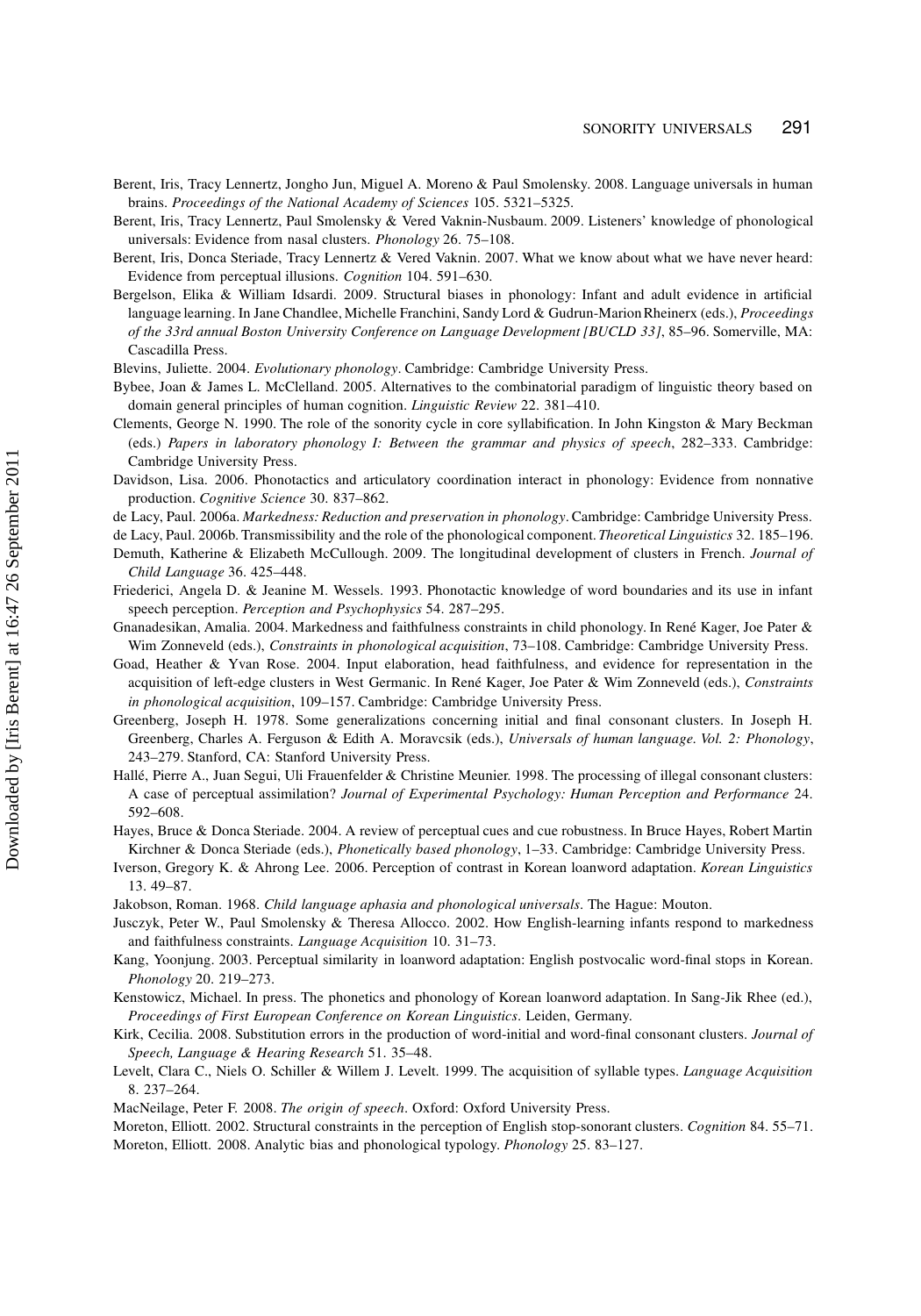### 292 BERENT ET AL.

Ohala, Diane K. 1999. The influence of sonority on children's cluster reductions. Journal of Communication Disorders 32. 397–421.

Parker, Steve. 2008. Sound level protrusions as phsycial correlates of sonority. Journal of Phonetics 36. 55–90. Pater, Joe. 1997. Minimal violation and phonological development. Language Acquisition 6. 201–253.

Pater, Joe & Jessica A. Barlow. 2003. Constraint conflict in cluster reduction. Journal of Child Language 30. 487–526.

Pertz, D. L. & T. G. Bever. 1975. Sensitivity to phonological universals in children and adolescents. Language 51. 149–162.

Prince, Alan & Paul Smolensky. 1993/2004. Optimality theory: Constraint interaction in generative grammar. Malden, MA: Blackwell.

Smolensky, Paul. 1996. On the comprehension/production dilemma in child language. Linguistic Inquiry 27. 720–731.

- Smolensky, Paul. 2006. Optimality in phonology II: Markedness, feature domains, and local constraint conjunction. In Paul Smolensky & Géraldine Legendre (eds.), The harmonic mind: From neural computation to optimality-theoretic grammar. Vol. 2: Linguistic and philosophical implications, 27–160. Cambridge, MA: MIT Press.
- Stone, Gregory O. & Guy C. Van Orden. 1993. Strategic control of processing in word recognition. Journal of Experimental Psychology: Human Perception and Performance 19. 744–774.
- Wilson, Colin. 2006. Learning phonology with substantive bias: An experimental and computational study of velar palatalization. Cognitive Science 30. 945–982.
- Yavas, Mehmet, Avivit Ben-David, Ellen Gerrits, Kristian E. Kristoffersen & Hanne G. Simonsen. 2008. Sonority and cross-linguistic acquisition of initial s-clusters. Clinical Linguistics & Phonetics 22. 421–441.

Submitted 21 May 2010 Final version accepted 11 February 2011

# APPENDIX A

#### TABLE A1 THE MONOSYLLABIC ITEMS USED IN THE EXPERIMENT

| Trio Number    | Rise | Plateau | Fall |  |
|----------------|------|---------|------|--|
| 1              | bwif | bdif    | lbif |  |
| 2              | dlaf | dgaf    | rdaf |  |
| 3              | dmop | dgop    | mdop |  |
| $\overline{4}$ | dnop | dbup    | rdop |  |
| 5              | gmef | gbef    | rgef |  |
| 6              | gmit | gbit    | mgit |  |
| 7              | kmæf | kpæf    | rgæf |  |
| 8              | dlif | dbif    | rdif |  |
| 9              | kmop | ktap    | ltap |  |
| 10             | tlof | tkuf    | rtof |  |
| 11             | tlep | tkεp    | mtep |  |
| 12             | tnak | tkak    | rtak |  |
| 13             | tmæf | tpæf    | mtæf |  |
| 14             | tnef | tpif    | rtef |  |
| 15             | tnok | tgok    | mguk |  |
| 16             | tmæp | tpæp    | rpæp |  |